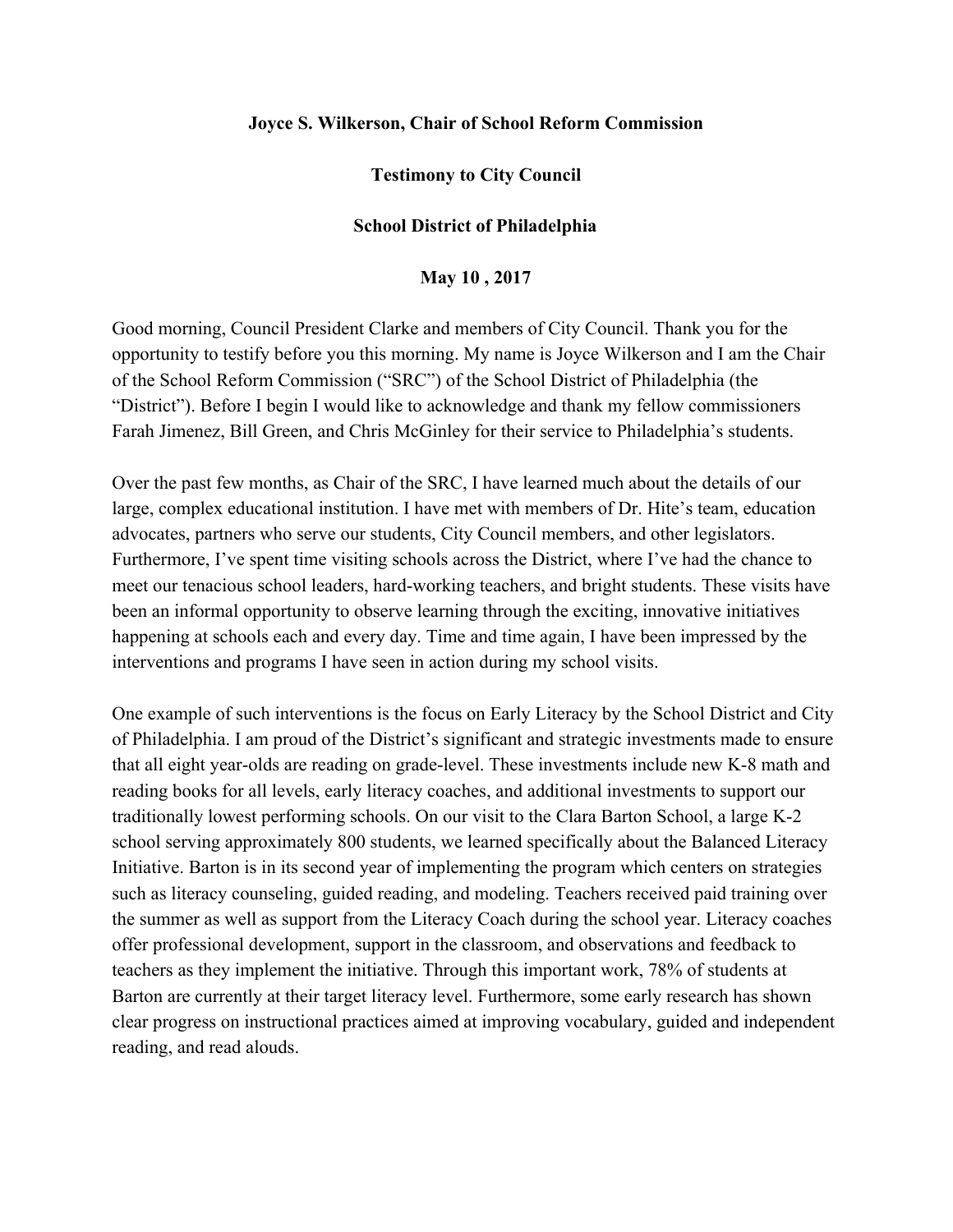The District is not alone in this work. The considerable investment in quality Pre-K by the City of Philadelphia, with your support in City Council, provides a fundamental building block to ensure that all children are arriving to Kindergarten more prepared and ready to learn. Additionally, this work is supported by the extensive number of partners involved with the city-wide Read by 4th Campaign. I am proud of Philadelphia for exemplifying true 'collective impact' through a coordinated effort and unified vision towards early literacy.

Another initiative I have been particularly impressed with in my school visits is the School Redesign Initiative. The School Redesign Initiative is an opportunity for talented, committed school leaders, educators, parents, and their community to come together and lead the critical work of redesigning their neighborhood school to meet the demands of the 21st century. Since 2014, the District has selected eight (8) schools that have demonstrated innovative ideas to engage all students in 21st century learning by leveraging community partnerships and identifying resources to improve academic performance. At Tilden Middle School, the strategy is focused on blended learning strategies for instruction and data-driven decision making. Over two years of implementation, all staff have received trainings and professional developments to launch the blended learning strategy and assess student learning and growth through online assessment tools. Teachers have common planning time to discuss student-level data and develop strategic plans that are individualized to the needs of each student. The application process for the next round of School Redesign is currently open with final proposals due in September.

I was further impressed by Regina, the Community School Coordinator at Tilden, who has become an integral part of their school community and team. Regina has strengthened the Redesign efforts at Tilden by engaging families and providing critical supports to students, thus allowing educators to focus on instruction and school climate.

Tilden is one of nine (9) Community Schools selected in the first cohort of the City's Community School Initiative. Over the last year and half, the SRC, District, and Mayor's Office of Education have worked in strong partnership to plan, develop, and execute community schools. These nine (9) schools have worked with their communities to build plans to improve access to new and existing services for students, families, and community members. Our strong partnership in this work has resulted in aligning efforts between the two organizations and local-level support to school principals and coordinators as they carry out these plans.

The SRC and District's common goal is to create great schools close to where children live. This goes further for the SRC in ensuring that we are creating options for great schools close to where children live, regardless of the education sector - traditional or charter.